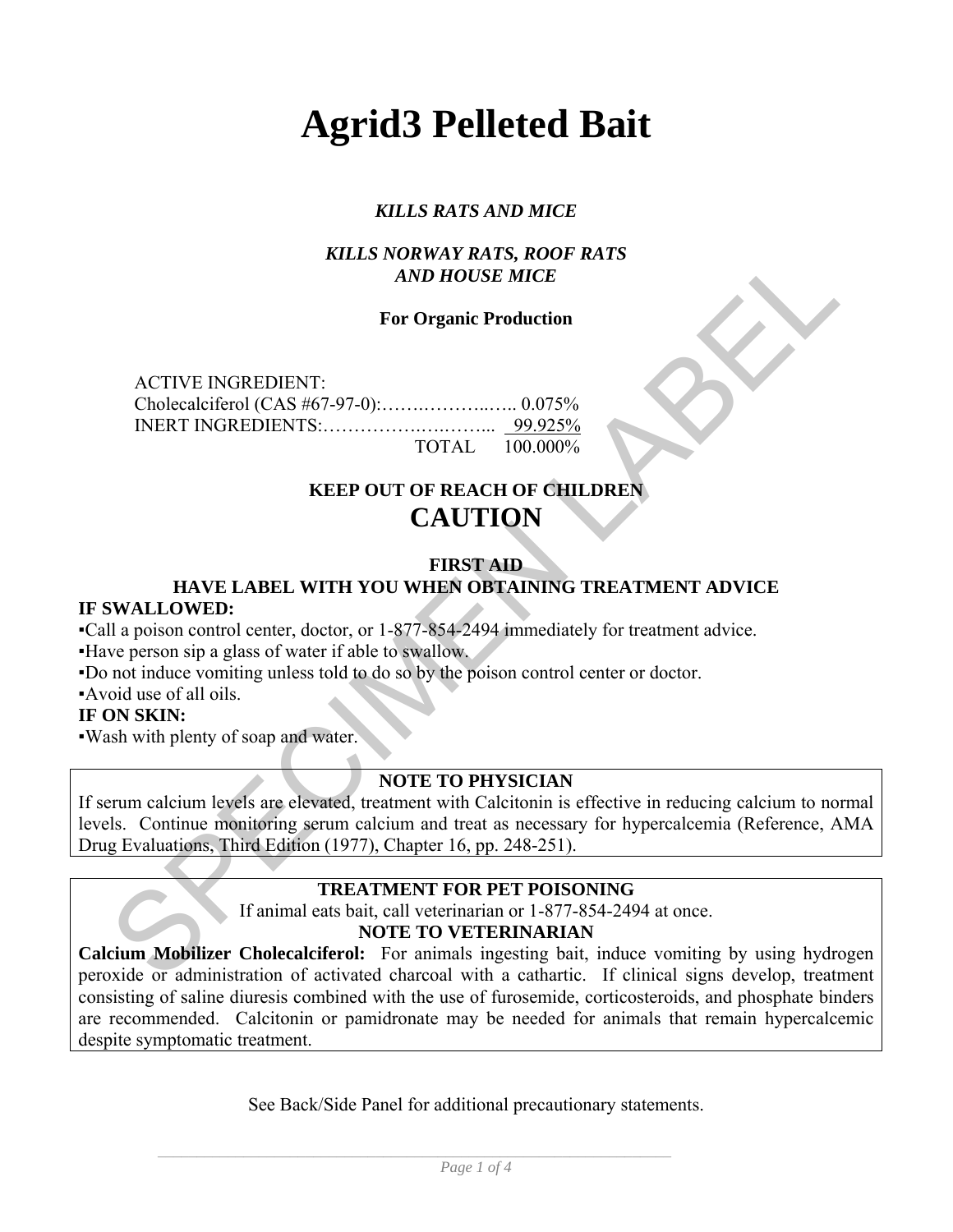#### NET WEIGHT: Range: 4 - 50 lbs. (0.9 – 22.7 kg)

Available Exclusively From: **BATCH CODE:**

**Мотомсс** 

The World Leader In Rodent Control Technology

**Motomco, Ltd.**  3699 Kinsman Blvd. Madison, WI 53704

EPA REG. NO. 12455-117-3240 EPA EST. NO. 12455-WI-1

#### **DIRECTIONS FOR USE**

It is a violation of Federal law to use this product in a manner inconsistent with its labeling. **READ THIS LABEL:** Read this entire label and follow all use directions and use precautions. Use only for the sites, pests, and application methods described on this label.

**IMPORTANT**: Do not expose children, pets, or nontarget animals to rodenticides. To help to prevent accidents:

- 1. Store unused product out of reach of children and pets.
- EPA REG. NO. 12455-117-3240<br>
EPA EST. NO. 12455-WI-<br>
IERA EST. NO. 12455-WI-<br>
IERA EST. NO. 12455-WI-<br>
IERA EST. TRIS LABEL: Read this entire tabel in product in a manner inconsistent with its labeling.<br>
AD THIS LABEL: Rea 2. Apply bait in locations out of reach of children, pets, domestic animals and nontarget wildlife, or in tamper-resistant bait stations. These stations must be resistant to destruction by dogs and by children under six years of age, and must be used in a manner that prevents such children from reaching into bait compartments and obtaining bait. If bait can be shaken from bait stations when they are lifted, units must be secured or otherwise immobilized. Stronger bait stations are needed in areas open to hoofed livestock, raccoons, bears, or other potentially destructive animals, or in areas prone to vandalism.
- 3. Dispose of product container and unused, spoiled, or unconsumed bait as specified on this label.

**USE RESTRICTIONS:** This product may only be used to control Norway rats, roof rats and house mice in and around agricultural buildings. This includes swine, poultry, cattle, and dairy facilities, and food storage buildings and warehouses.

All bait placements must be inside or within 50 feet of buildings. All baits placed in USDA- inspected facilities must be in tamper-resistant bait stations. Do not place bait in areas where there is a possibility of contaminating food or feed or surfaces that come in direct contact with food or feed.

Do not use in edible product areas of food or feed processing plants or other areas where food or feed is commercially prepared or processed. Do not contaminate food/feed or food/feed handling equipment or place near or inside ventilation duct openings.

Do not sell this product in individual containers holding less than 4 pounds of bait.

**SELECTION OF TREATMENT AREAS:** Determine areas where rats or mice will most likely find and consume the bait. Generally, these areas are along walls, by gnawed openings, in or beside burrows, in corners and concealed places, between floors and walls, or in locations where signs of rats or house mice have been seen. Protect bait from rain and snow. Remove as much alternative food as possible.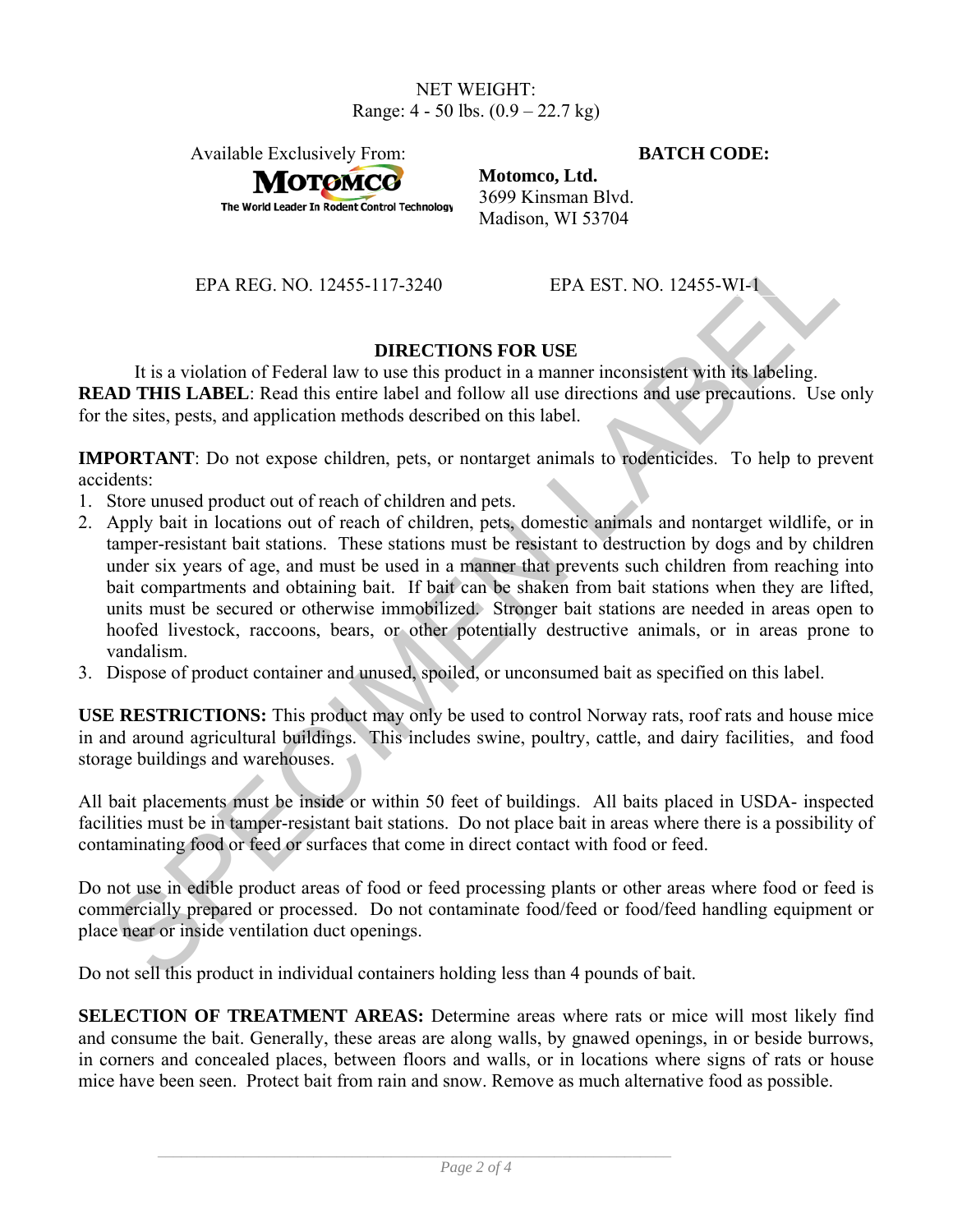#### **APPLICATION DIRECTIONS:**

**Norway and Roof Rats:** Use 2 to 8 oz. of bait per placement. Space placements at intervals of 15 to 30 feet in infested areas. Maintain an uninterrupted supply of fresh bait for 10 days or until there no longer are signs of recent feeding on bait by rats.

**House Mice:** Use 1/4 to 1/2 oz. (1 to 2 level tablespoons) of bait per placement. Space placements at intervals of 8 to 12 feet in infested areas. Up to 1 oz. of bait may be used at points of very high mouse activity. Maintain an uninterrupted supply of fresh bait for 15 days or until there no longer are signs of recent feeding on bait by house mice.

**FOLLOW-UP**: Replace contaminated or spoiled bait immediately. Wearing gloves, collect and dispose of all dead, exposed animals and leftover bait. To prevent reinfestation, limit sources of rodent food, water, and harborage as much as possible. If reinfestation does occur, repeat treatment. Where a continuous source of infestation is present, establish permanent bait stations and replenish as needed.

#### **PRECAUTIONARY STATEMENTS HAZARDS TO HUMANS AND DOMESTIC ANIMALS**

**CAUTION**: Harmful if swallowed or absorbed through the skin. Keep away from children, domestic animals and pets. Do not get in eyes, on skin or on clothing.

All handlers (including applicators) must wear shoes plus socks, and gloves. Any person who retrieves carcasses or unused bait following application of this product must wear gloves.

#### **User Safety Requirements**

ority. Maintain an uninterrupted supply of fresh bait for 15 days or until there no longer are signs of the Media on bait by house mite<br>
and Redung on bait by house mite<br>
ILLOW-UP: Replace contaminated or spoiled bait imme Follow manufacturer's instruction for cleaning/maintaining PPE. If no such instructions for washables, use detergent and hot water. Keep and wash PPE separately from other laundry. Remove PPE immediately after handling this product. Wash the outside of gloves before removing. As soon as possible, wash hands thoroughly after applying bait and before eating, drinking, chewing gum, using the toilet and change into clean clothing.

#### **ENVIRONMENTAL HAZARDS**

This product is toxic to fish, birds and other wildlife. Dogs and other predatory and scavenging mammals and birds might be poisoned if they feed upon animals that have eaten the bait. Do not apply this product directly to water or to areas where surface water is present or to intertidal areas below the mean high water mark.

#### **STORAGE AND DISPOSAL**

Do not contaminate water, food or feed by storage or disposal.

**Pesticide Storage:** Store only in original container in a cool, dry place inaccessible to children and pets. Keep containers closed and away from other chemicals.

**Pesticide Disposal:** Wastes resulting from the use of this product may be placed in trash or delivered to an approved waste disposal facility.

**Container Handling:** Nonrefillable container. Do not reuse or refill this container.

**[Plastic:]** Triple rinse (or equivalent), then offer for recycling or reconditioning; or puncture and dispose of in a sanitary landfill; or incineration.

**[Paper:]** Dispose of empty container by placing in trash, at an approved waste disposal facility or by incineration.